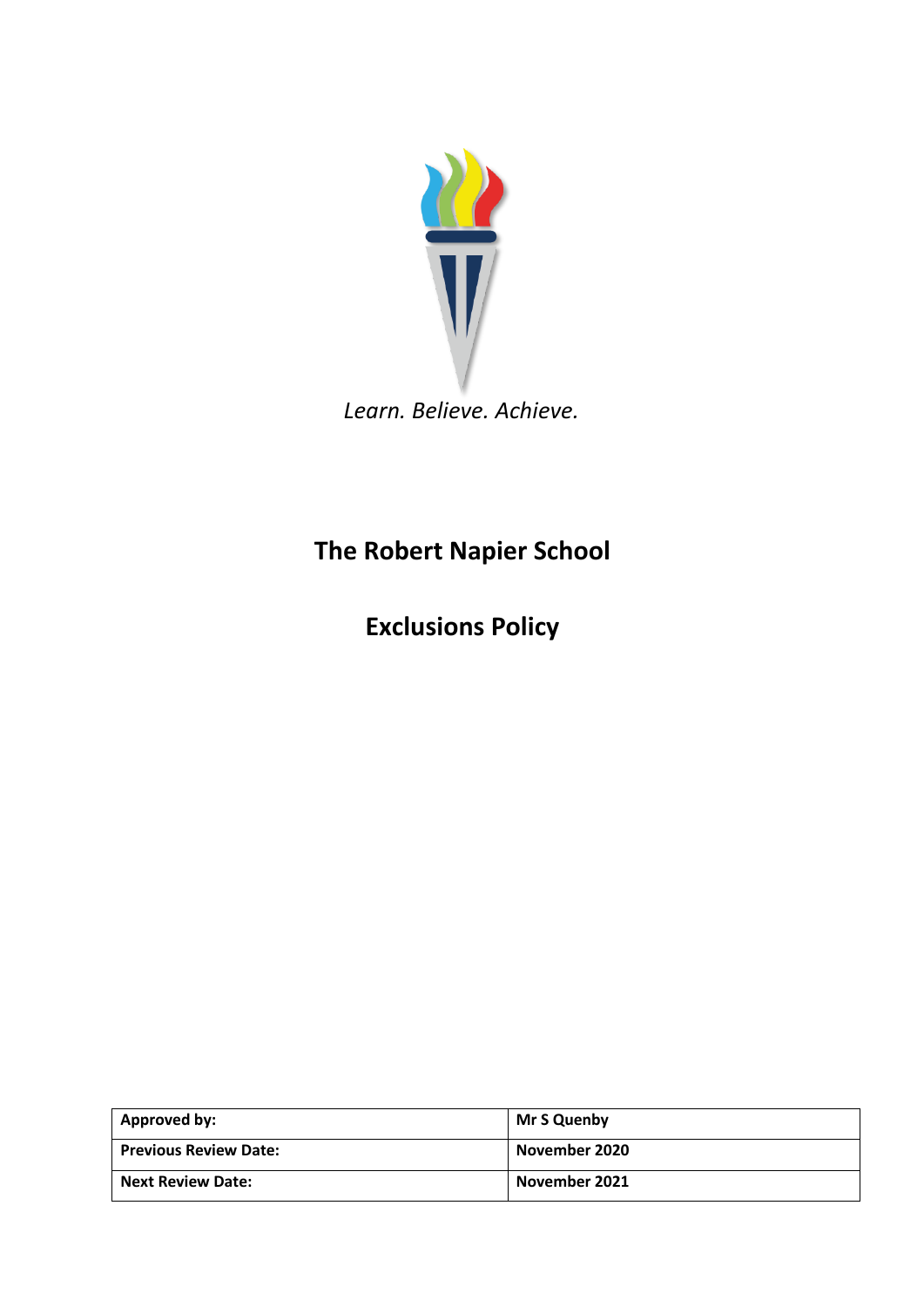## **Contents**

**………………………………………………………………………………………………………………………**

### **1. Aims**

Our school aims to ensure that:

- The exclusions process is applied fairly and consistently
- The exclusions process is understood by governors, staff, parents and students
- Students in school are safe and happy
- Students do not become NEET (not in education, employment or training)

#### **2. Legislation and statutory guidance**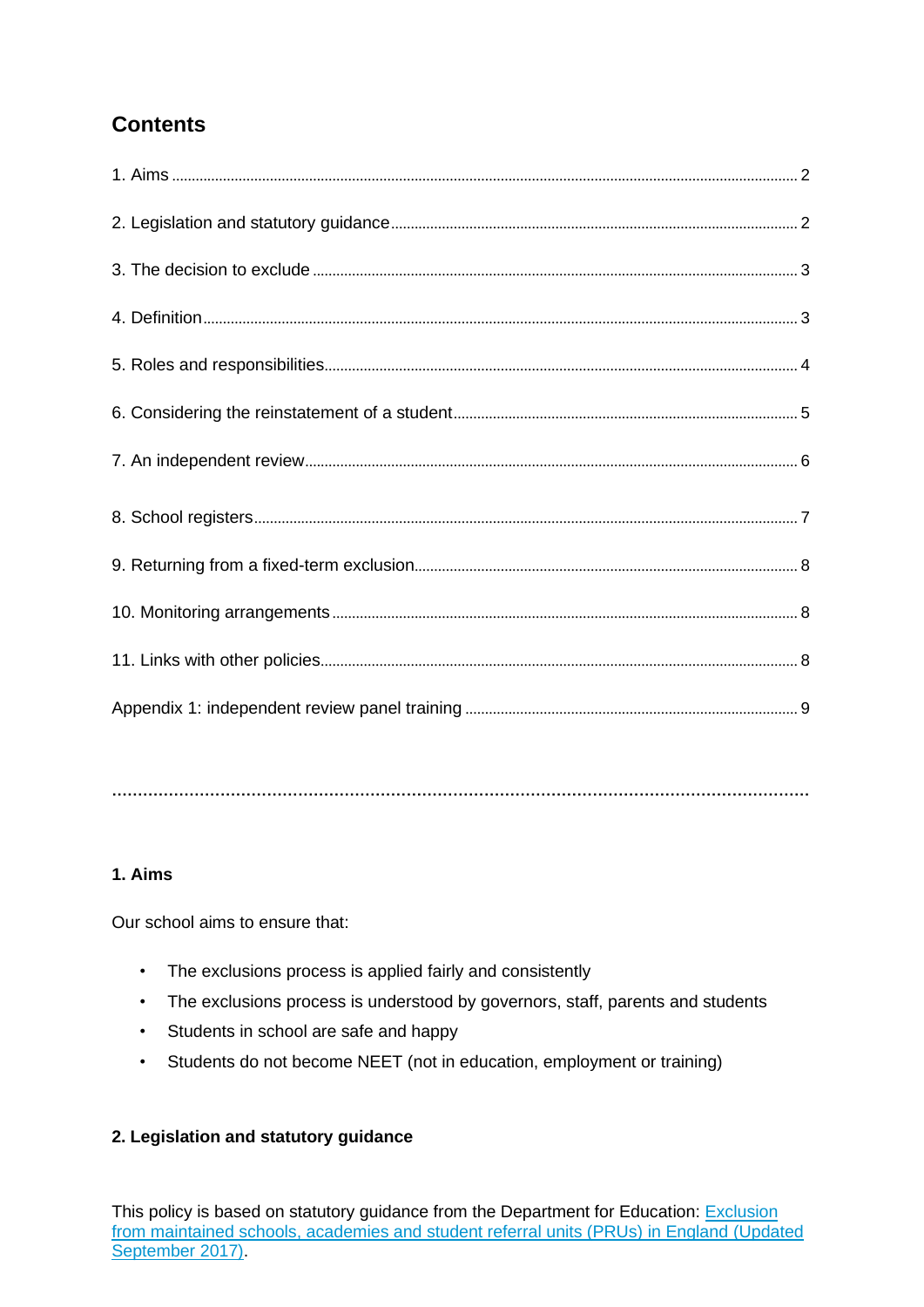It is also based on the following legislation, which outline schools' powers to exclude students:

- Section 52 of the [Education Act 2002, a](http://www.legislation.gov.uk/ukpga/2002/32/section/52)s amended by the [Education Act 2011](http://www.legislation.gov.uk/ukpga/2011/21/contents/enacted)
- [The School Discipline \(Student Exclusions and Reviews\) \(England\) Regulations 2012](http://www.legislation.gov.uk/uksi/2012/1033/made)

In addition, the policy is based on:

- Part 7, chapter 2 of the [Education and Inspections Act 2006, w](http://www.legislation.gov.uk/ukpga/2006/40/part/7/chapter/2)hich looks at parental responsibility for excluded students
- Section 579 of the [Education Act 1996, w](http://www.legislation.gov.uk/ukpga/1996/56/section/579)hich defines 'school day'
- The [Education \(Provision of Full-Time Education for Excluded Students\) \(England\)](http://www.legislation.gov.uk/uksi/2007/1870/contents/made) [Regulations 2007, a](http://www.legislation.gov.uk/uksi/2007/1870/contents/made)s amended by [The Education \(Provision of Full-Time Education](http://www.legislation.gov.uk/uksi/2014/3216/contents/made) [for Excluded Students\) \(England\) \(Amendment\) Regulations 2014](http://www.legislation.gov.uk/uksi/2014/3216/contents/made)

This policy complies with our funding agreement and articles of association.

#### **3. The decision to exclude**

Only the Headteacher, or acting Headteacher, can exclude a student from school. A permanent exclusion will be taken as a last resort.

A decision to exclude a student will be taken only:

- In response to serious or persistent breaches of the school's behaviour policy, **and**
- If allowing the student to remain in school would seriously harm the education or welfare of others

Before deciding whether to exclude a student, either permanently or for a fixed period, the Headteacher will:

- Consider all the relevant facts and evidence, including whether the incident(s) leading to the exclusion were provoked
- Allow the student to give their version of events
- Consider if the student has special educational needs and disabilities (SEND)

#### **4. Definition**

For the purposes of exclusions, school day is defined as any day on which there is a school session. Therefore, INSET or staff training days do not count as a school day.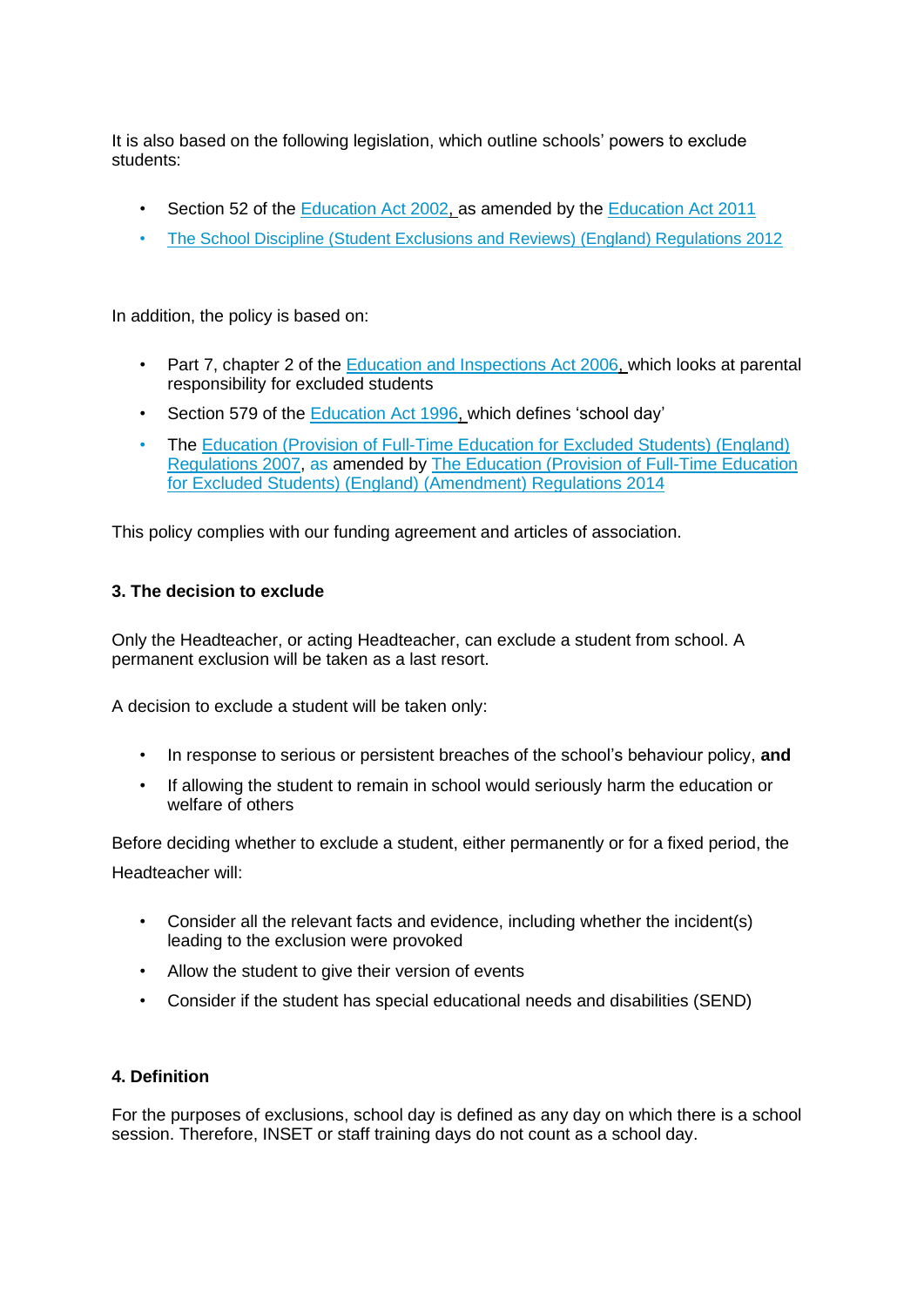#### **5. Roles and responsibilities**

#### **5.1 The Headteacher**

#### **Informing parents**

The Headteacher will immediately provide the following information, in writing, to the parents of an excluded student:

- The reason(s) for the exclusion
- The length of a fixed-term exclusion or, for a permanent exclusion, the fact that it is permanent
- Information about parents' right to make representations about the exclusion to the governing board and how the student may be involved in this
- Where there is a legal requirement for the governing board to meet to consider the reinstatement of a student, and that parents have a right to attend a meeting, be represented at a meeting (at their own expense) and to bring a friend

The Headteacher will also notify parents by the end of the afternoon session on the day their child is excluded that for the first 5 school days of an exclusion, or until the start date of any alternative provision where this is earlier, parents are legally required to ensure that their child is not present in a public place during school hours without a good reason. Parents may be given a fixed penalty notice or prosecuted if they fail to do this.

If alternative provision is being arranged, the following information will be included when notifying parents of an exclusion:

- The start date for any provision of full-time education that has been arranged
- The start and finish times of any such provision, including the times for morning and afternoon sessions, where relevant
- The address at which the provision will take place
- Any information required by the student to identify the person they should report to on the first day

Where this information on alternative provision is not reasonably ascertainable by the end of the afternoon session, it may be provided in a subsequent notice, but it will be provided no later than 48 hours before the provision is due to start. The only exception to this is where alternative provision is to be provided before the sixth day of an exclusion, in which case the information can be provided with less than 48 hours' notice with parents' consent.

#### **Informing the governing board and local authority**

The Headteacher will immediately notify the Governing Board and the local authority (LA) of:

- A permanent exclusion, including when a fixed-period exclusion is made permanent
- Exclusions which would result in the student being excluded for more than 5 school days (or more than 10 lunchtimes) in a term
- Exclusions which would result in the student missing a public examination

For a permanent exclusion, if the student lives outside the LA in which the school is located, the Headteacher will also immediately inform the student's 'home authority' of the exclusion and the reason(s) for it without delay.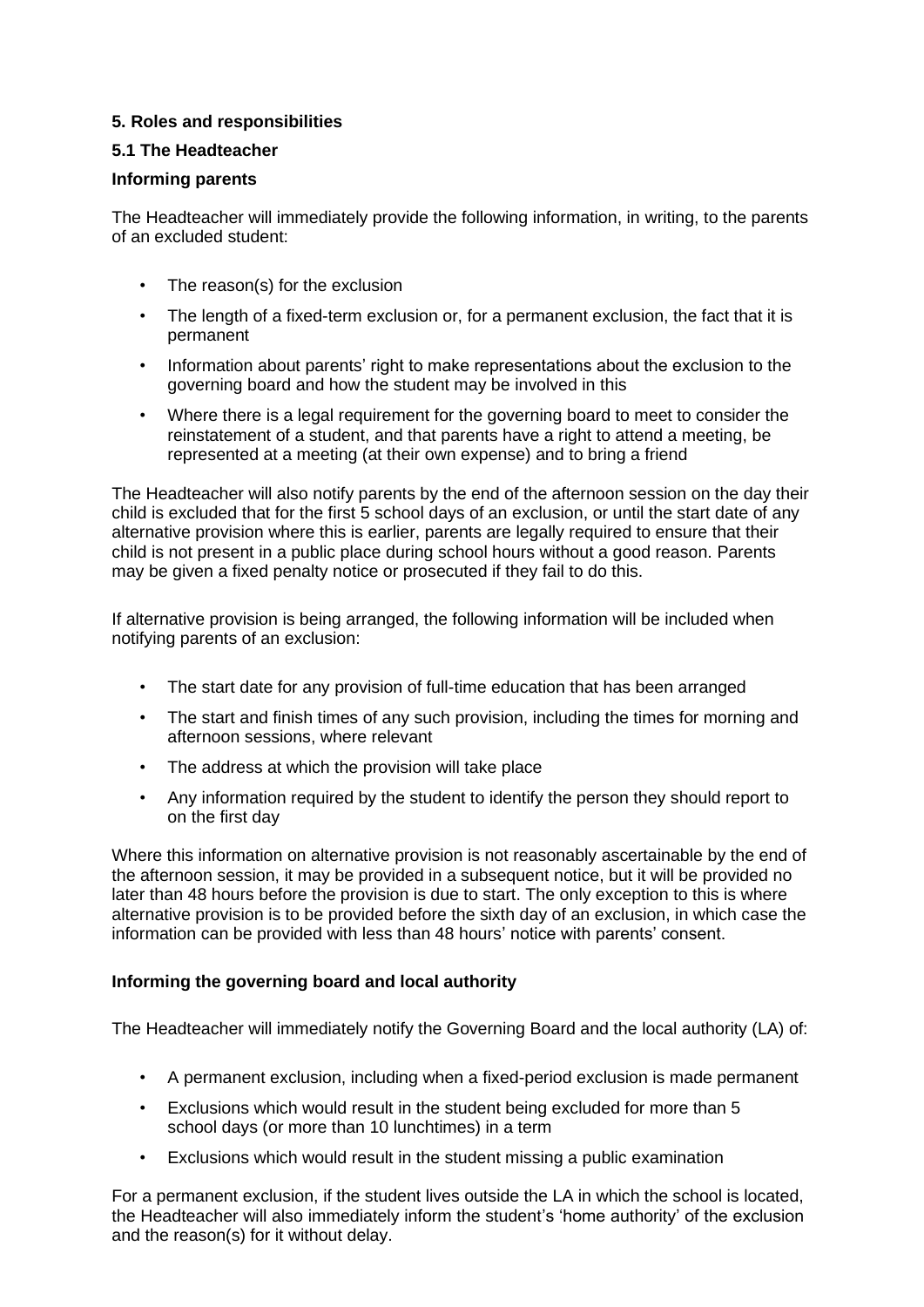For all other exclusions, the Headteacher will notify the governing board and LA once a term.

#### **5.2 The governing board**

Responsibilities regarding exclusions is delegated to the Governing Board.

The Governing Board has a duty to consider the reinstatement of an excluded student (see section 6).

Provision does not have to be arranged for students in the final year of compulsory education who do not have any further public examinations to sit.

#### **5.3 The LA**

For permanent exclusions, the LA is responsible for arranging suitable full-time education to begin no later than the sixth day of the exclusion.

#### **6. Considering the reinstatement of a student**

The Governing Board will consider the reinstatement of an excluded student within 15 school days of receiving the notice of the exclusion if:

- The exclusion is permanent
- It is a fixed-term exclusion which would bring the student's total number of school days of exclusion to more than 15 in a term
- It would result in a student missing a public examination

If requested to do so by parents, Governing Board will consider the reinstatement of an excluded student within 50 school days of receiving notice of the exclusion if the student would be excluded from school for more than 5 school days, but less than 15, in a single term.

Where an exclusion would result in a student missing a public examination, the Governing Board will consider the reinstatement of the student before the date of the examination. If this is not feasible, the Governing Board will consider the exclusion and decide whether or not to reinstate the student.

The Governing Board can either:

- Decline to reinstate the student, or
- Direct the reinstatement of the student immediately, or on a particular date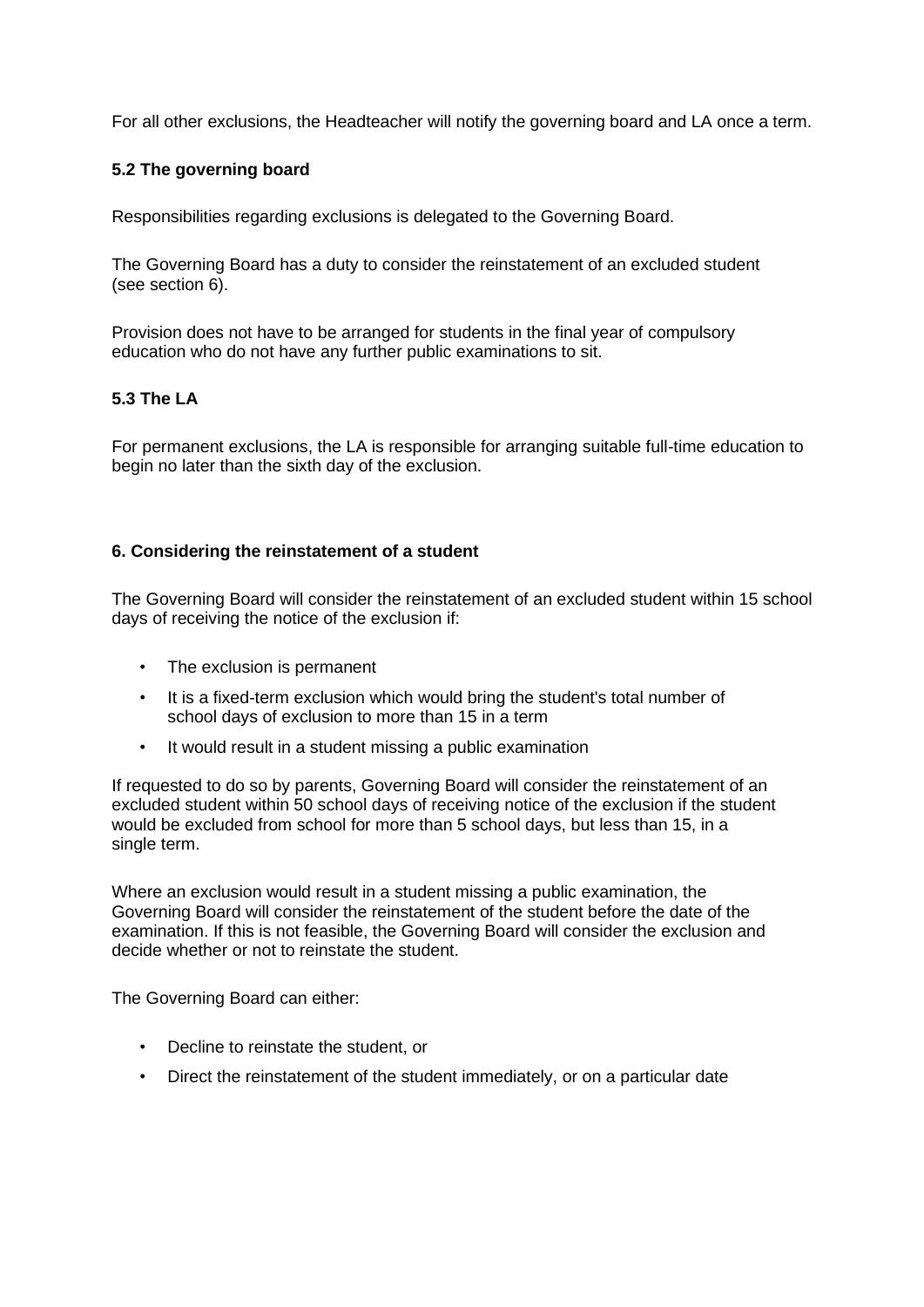In reaching a decision, the Governing Board will consider whether the exclusion was lawful, reasonable and procedurally fair and whether the Headteacher followed their legal duties. They will decide whether or not a fact is true 'on the balance of probabilities', which differs from the criminal standard of 'beyond reasonable doubt', as well as any evidence that was presented in relation to the decision to exclude.

Minutes will be taken of the meeting, and a record of evidence considered kept. The outcome will also be recorded on the student's educational record.

The Governing Board will notify, in writing, the Headteacher, parents and the LA of its decision, along with reasons for its decision, without delay.

Where an exclusion is permanent, the Governing Board decision will also include the following:

- The fact that it is permanent
- Notice of parents' right to ask for the decision to be reviewed by an independent review panel, and:
	- $\circ$  The date by which an application for an independent review must be made
	- o The name and address to whom an application for a review should be

submitted

- $\circ$  That any application should set out the grounds on which it is being made and that, where appropriate, reference to how the student's SEND are considered to be relevant to the exclusion
- o That, regardless of whether the excluded student has recognised SEND, parents have a right to require the Academy Trust to appoint a SEND expert to attend the review
- o Details of the role of the SEND expert and that there would be no cost to parents for this appointment
- $\circ$  That parents must make clear if they wish for a SEND expert to be appointed in any application for a review
- $\circ$  That parents may, at their own expense, appoint someone to make written and/or oral representations to the panel, and parents may also bring a friend to the review
- That if parents believe that the exclusion has occurred as a result of discrimination, they may make a claim under the Equality Act 2010 to the first-tier tribunal (special educational needs and disability), in the case of disability discrimination, or the county court, in the case of other forms of discrimination. A claim of discrimination made under these routes should be lodged within 6 months of the date on which the discrimination is alleged to have taken place

#### **7. An independent review**

If parents apply for an independent review, the Academy Trust will arrange for an independent panel to review the decision of the governing board not to reinstate a permanently excluded student.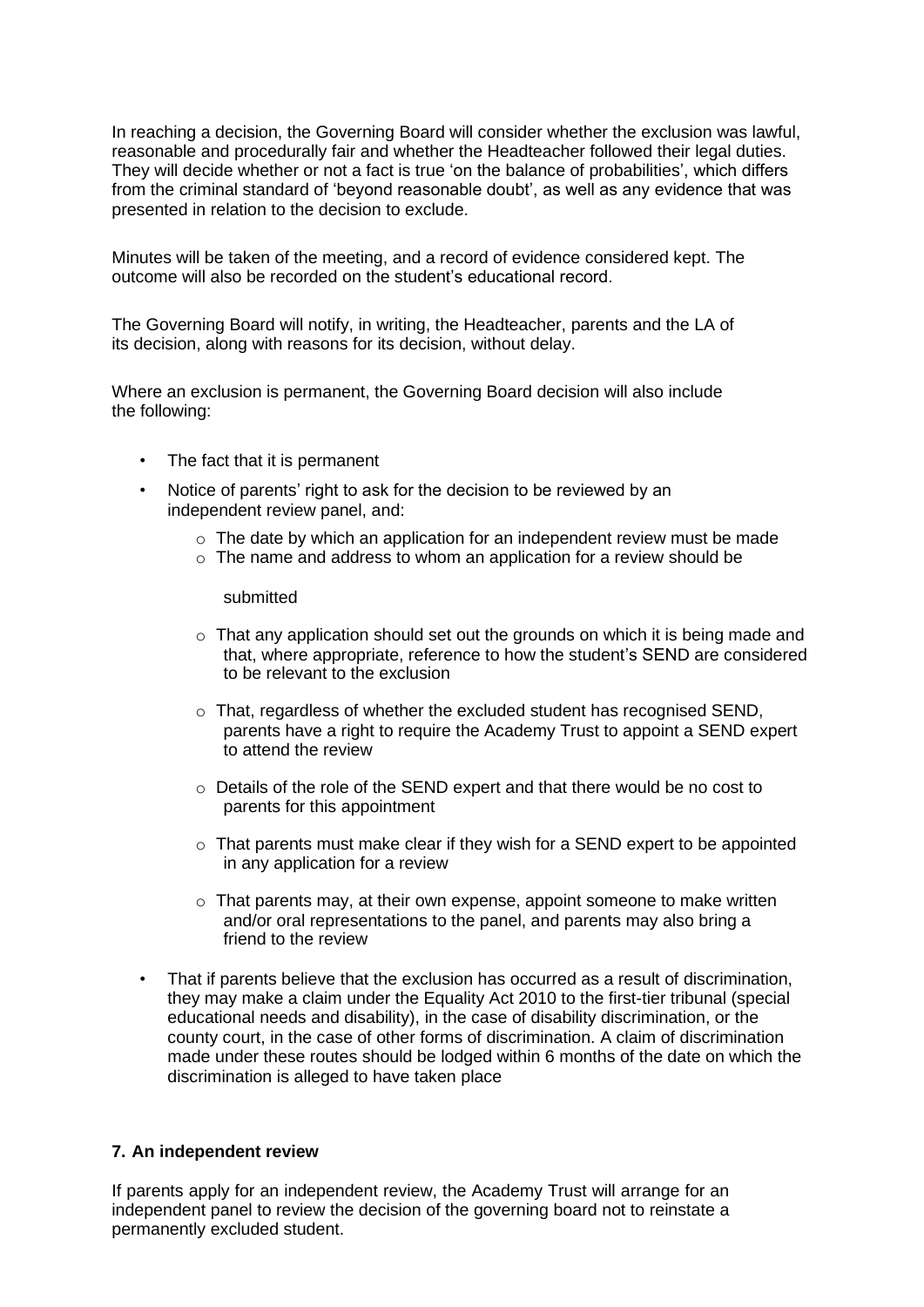Applications for an independent review must be made within 15 school days of notice being given to the parents by the Governing Body of its decision to not reinstate a student.

A panel of 3 or 5 members will be constituted with representatives from each of the categories below. Where a 5-member panel is constituted, 2 members will come from the school governors' category and 2 members will come from the Headteacher category.

- A lay member to chair the panel who has not worked in any school in a paid capacity, disregarding any experience as a school governor or volunteer
- School governors who have served as a governor for at least 12 consecutive months in the last 5 years, provided they have not been teachers or Headteachers during this time
- Headteachers or individuals who have been a Headteacher within the last 5 years

A person may not serve as a member of a review panel if they:

- Are a director of the Academy Trust, or governing board of the excluding school.
- Are the Headteacher of the excluding school, or have held this position in the last 5 years
- Are an employee of the Academy Trust, or the governing board, of the excluding school (unless they are employed as a Headteacher at another school)
- Have, or at any time have had, any connection with the Academy Trust, school, governing board, parents or student, or the incident leading to the exclusion, which might reasonably be taken to raise doubts about their impartially
- Have not had the required training within the last 2 years (see appendix 1 for what training must cover)

A clerk will be appointed to the panel.

The independent panel will decide one of the following:

- Uphold the governing board's decision
- Recommend that the governing board reconsiders reinstatement
- Quash the governing board's decision and direct that they reconsider reinstatement (only when the decision is judged to be flawed)

The panel's decision can be decided by a majority vote. In the case of a tied decision, the chair has the casting vote.

#### **8. School registers**

A student's name will be removed from the school admissions register if:

- 15 school days have passed since the parents were notified of the exclusion panel's decision to not reinstate the student and no application has been made for an independent review panel, or
- The parents have stated in writing that they will not be applying for an independent review panel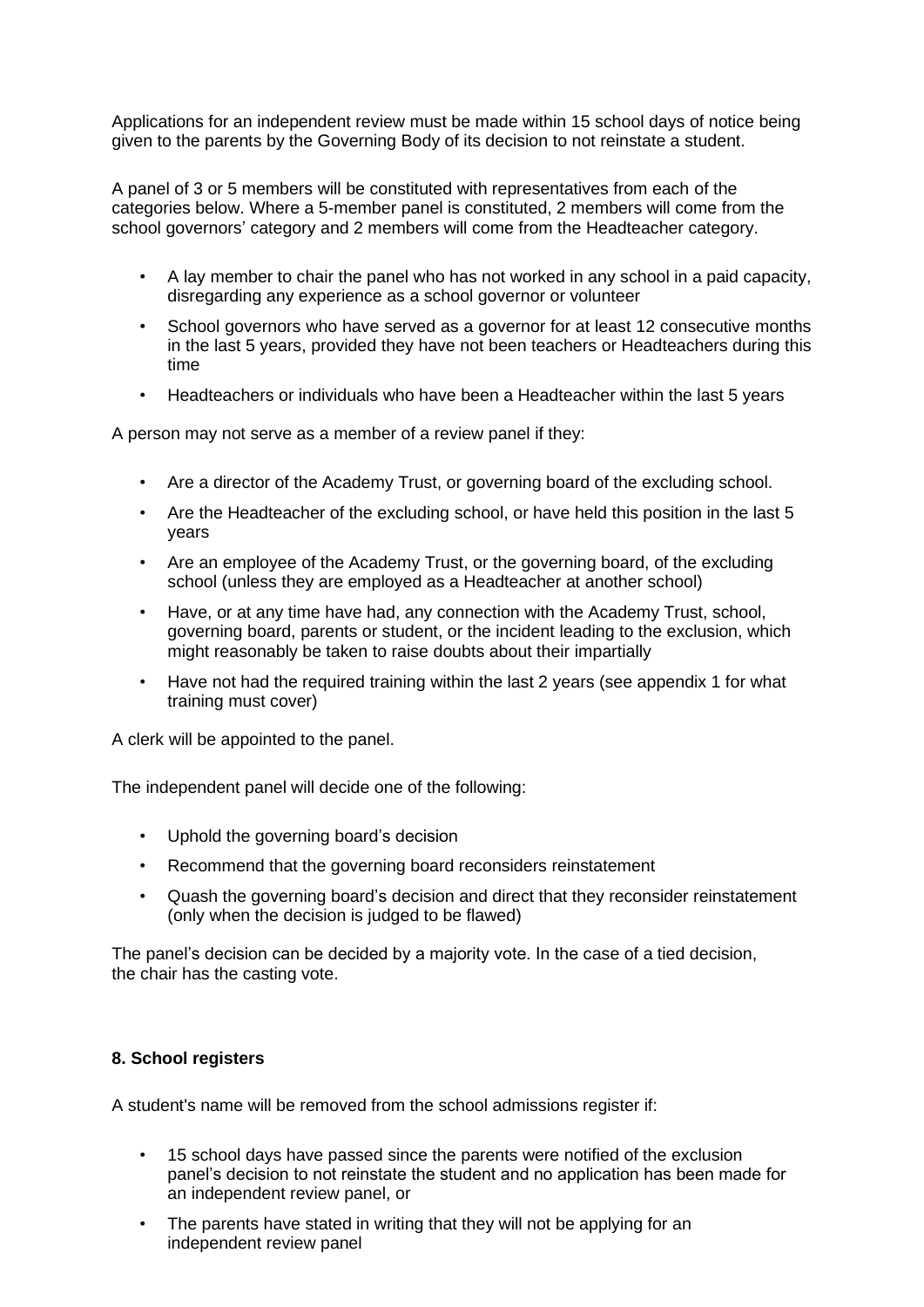Where an application for an independent review has been made, the governing board will wait until that review has concluded before removing a student's name from the register.

Where alternative provision has been made for an excluded student and they attend it, code B (education off-site) or code D (dual registration) will be used on the attendance register.

Where excluded students are not attending alternative provision, code E (absent) will be used.

#### **9. Returning from a fixed-term exclusion**

Following a fixed-term exclusion, a re-integration meeting will be held involving the student, parents, a member of senior staff and other staff, where appropriate.

The following measures may be implemented when a student returns from a fixed-term exclusion:

- Establishing a behaviour agreement
- Monitoring a student 'on report'
- Internal isolation/use of school referral facility.

#### **10. Monitoring arrangements**

The Assistant Headteacher responsible for Behaviour monitors the number of exclusions three times a year and reports back to the Governors. They also liaise with the local authority to ensure suitable full-time education for excluded students.

This policy will be reviewed by the Assistant Headteacher responsible for Behaviour every three years. At every review, the policy will be shared with the governing board.

#### **11. Links with other policies**

This exclusions policy is linked to our:

- Behaviour policy
- SEND policy and information report